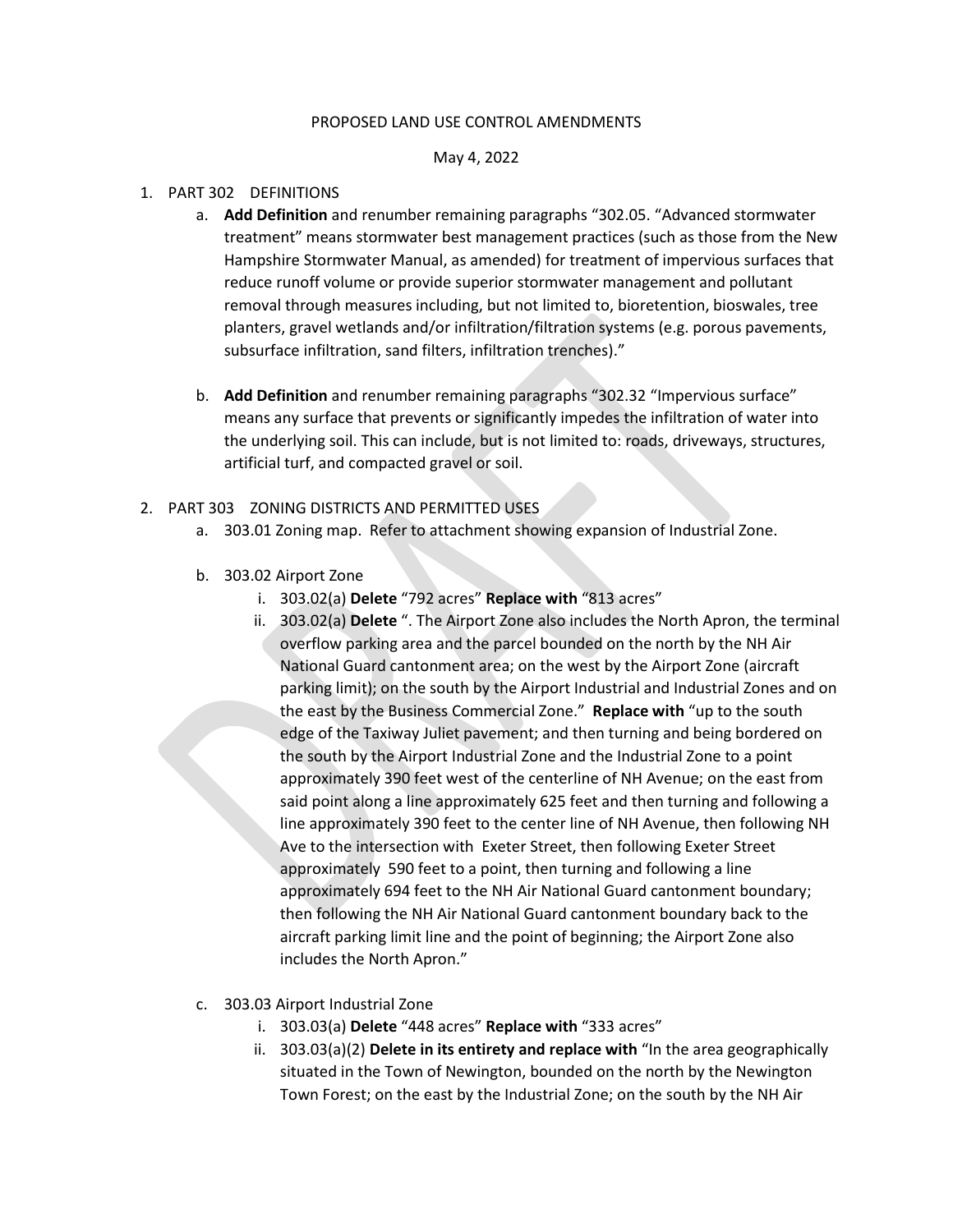National Guard cantonment area to the North Apron, and turning and following the North Apron boundary to its intersection with the aircraft parking limit; and on the west by the Airport Zone."

- d. 303.04 Industrial Zone
	- i. 303.04(a) **Delete** "333 acres" **Replace with** "432 acres"
	- ii. 303.04(a)(2) **Delete in its entirety and replace with** "In the area geographically situated in the Town of Newington, bounded on the north by the boundary of the PDA land at its border with land of NHDOT and then Arboretum Drive, and then along Arboretum Drive to the Newington Town Forest; on the west by the Newington Town Forest, the Airport Industrial Zone, and the NH Air National Guard cantonment area to the intersection with Pease Boulevard; on the south by Pease Boulevard; and on the east by Spaulding Turnpike."
- e. 303.06 Natural Resource Protection Zone
	- i. 303.06(a) **Delete** "781 acres" **Replace with** "698 acres"
	- ii. 303.06(a) **Delete** "To the north, it includes the area between the former Pease Air Force Base perimeter and the Airport Industrial and Airport Zones; to the west, the area between the Airport Zone an McIntyre Road to former Base perimeter then southerly along the former base perimeter; to the south, the area between the former Base perimeter and Airport, Airport Industrial, Industrial, and Business/Commercial Zones; and to the east the area between the former Base perimeter boundary and the Business/Commercial Zone up to the wastewater treatment facility."
	- iii. **Add** 303.06(a) "(1) The Natural Resource Protection Zone includes the land bounded by the Business Commercial Zone beginning near the wastewater treatment plant, then the Industrial, Airport Industrial, and Airport Zones ending at Arboretum Drive and Short Street and the perimeter of the Pease Development Authority land back to the point of beginning.
	- iv. **Add** 303.06(a) "(2) The Natural Resource Protection Zone also includes a northeastern parcel bounded by the perimeter of the Pease Development Authority land and the Industrial Zone.

# 3. PART 405 SITE PLANNING STANDARDS

- a. 405.02 Vehicular and Pedestrian Circulation
	- i. 405.02(g) **Delete** "Sloped" New provision will read "Granite curbing shall be installed where accessways meet public streets."
	- ii. 405.02(j) **Delete and replace with** 405.02 (j) "All development shall provide for a system of pedestrian access that connects the major building entrances/exits, parking areas, and sidewalks within and adjacent to the property."
	- iii. **Add** 405.02 (j) "(1) Pedestrian pathways shall be easily accessible to all users and shall comply at a minimum with ICC/ANSI 117.1, latest edition."
	- iv. **Add** 405.02(j) "(2) Sidewalks conforming to this Part shall be provided in the public right of way along the entire parcel frontage. Sidewalks within the right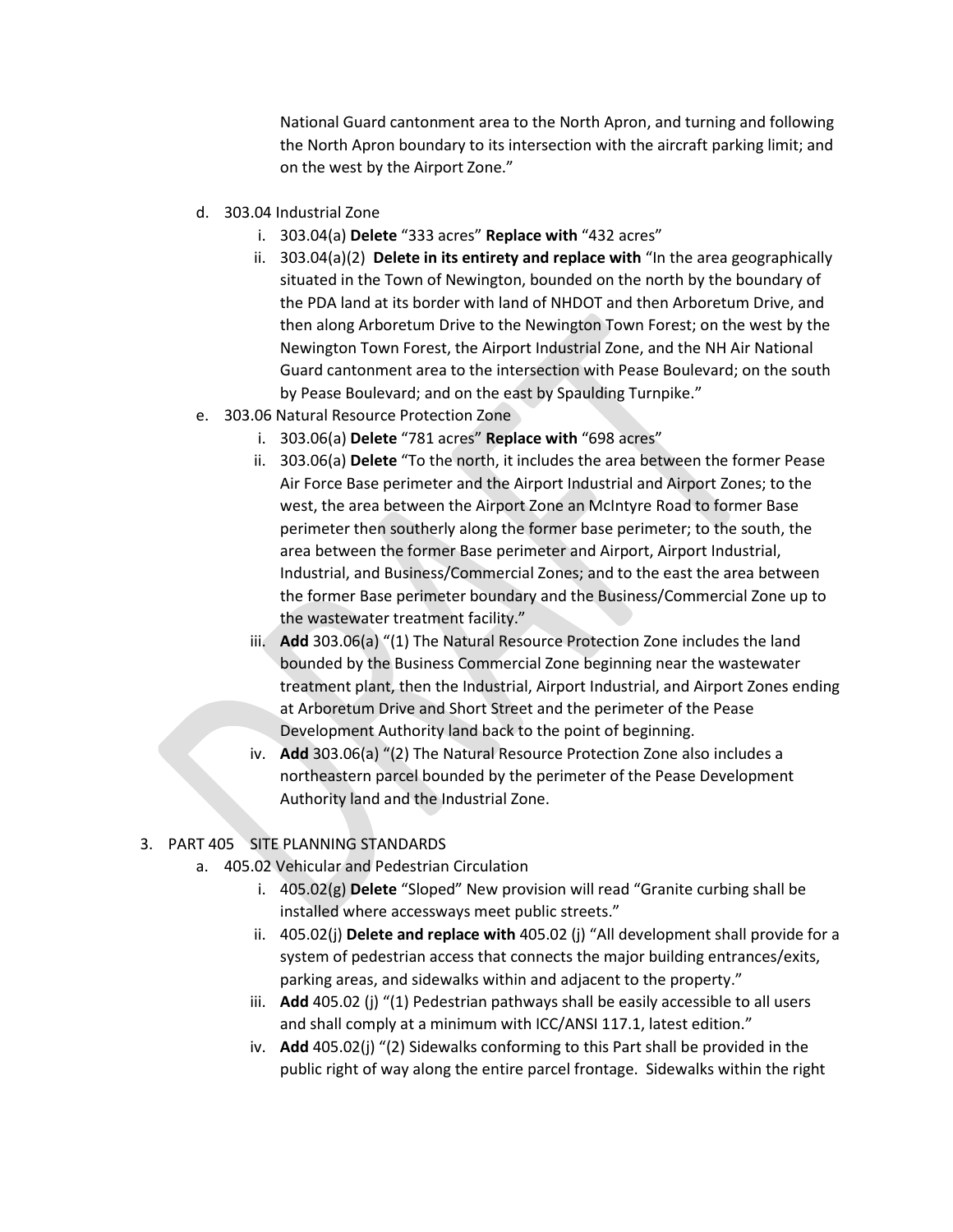of way shall be of Portland Cement Concrete and shall be fiber reinforced. Welded wire fabric is prohibited."

- v. **Add** 405.02(j) "(3) Sidewalks within the lot lines of the site shall be surfaced with Portland Cement Concrete or other hard surface approved by the Board."
- vi. **Add** 405.02(j) "(4) Sidewalks shall be at least five 5 feet wide."
- vii. **Add** 405.02 "(l) The site plan shall accommodate use by bicycles (including bicycle racks). Bicycle facilities shall be designed in accordance with AASHTO guide for the Development of Bicycle Facilities, as amended."
- b. 405.07 Stormwater Management
	- i. 405.07(a) **Delete and replace with** "All stormwater runoff in contact with developed areas shall be treated by the use of advanced stormwater treatment to minimize off-site discharge of pollutants to ground and surface waters by minimizing the volume and rate of stormwater runoff, the amount of erosion, and the export of sediment from the site.
	- ii. 405.07(b) **Delete and replace with** "The quantity of impervious surface shall be minimized to the greatest extent practical."
	- iii. 405.07(c) **Delete and replace with** "For any development proposing to add impervious surface for the purpose of vehicle parking and/or traffic circulation at a site that does not conform with the requirements of Part 405.07(a), all new impervious area, as well as at least an equal amount of existing impervious area shall be provided with advanced stormwater treatment."
	- iv. **Add** 405.07 "(e) All stormwater catch basins shall have deep sumps (four feet) and shall have hoods on outlet pipes."
- 4. PART 407 PROCEDURES FOLLOWING SITE REVIEW APPROVAL
	- a. 407.01 Approval Time Period
		- i. 407.01(a) **Add** "The Board may, for good cause shown, extend such period by as much as one year if requested and acted upon prior to the expiration date."
		- ii. **Add** 407.01 "(b) An applicant may request, in writing, additional one-year extensions. Requests for extensions shall be evaluated by the Building Inspector who at his/her discretion shall either forward the request to the Board for action, or first require technical review to make a recommendation to the Board. The Building Inspector or the Board may, if deemed necessary, require a public hearing(s) conducted during technical review, Board review, or both.
		- iii. **Add** 407.01 "(c) A time extension may be granted if determined that no change has taken place that would affect the currently approved site plan in regard to, but not limited to:
			- (1) Traffic flow, volume, or congestion;
			- (2) Pedestrian safety;
			- (3) Drainage;
			- (4) Water availability;
			- (5) Sewer capacity;
			- (6) Design standards;